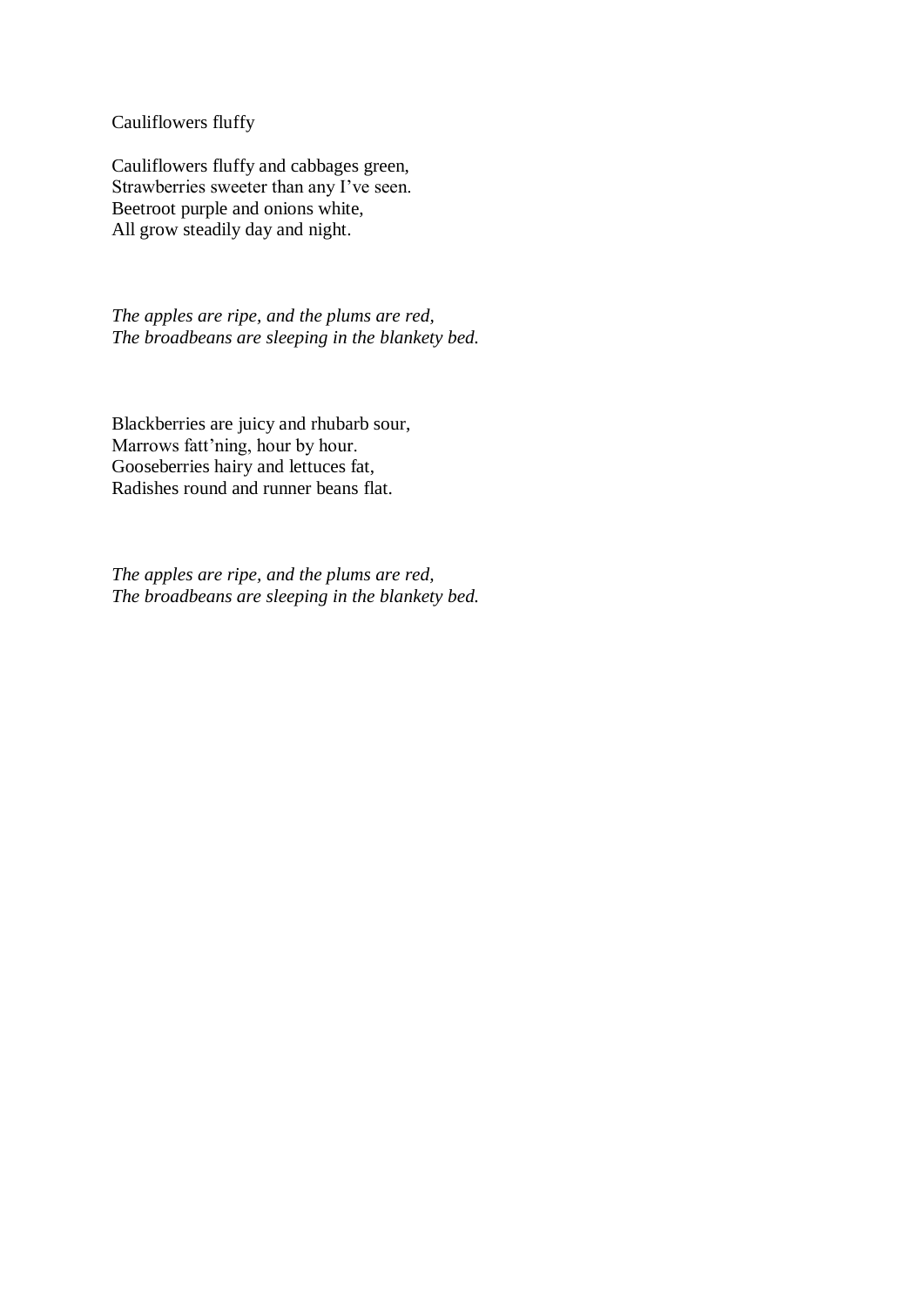Harvest rock and roll

Clap your hands together for harvest time! Everybody come and stand in line. Put your best foot forward and dig the earth; Time to do some weeding for all your worth!

Scatter all the seeds, then take a rest. Pray that with good weather we'll be blessed, And then with your heart and soul Join in the harvest rock and roll!

*Oo yeah, harvest rock and roll! Oo yeah, harvest rock and roll! Oo yeah, harvest rock and roll! Oo yeah, harvest rock and roll! And now with your heart and soul Join in the harvest rock and roll!*